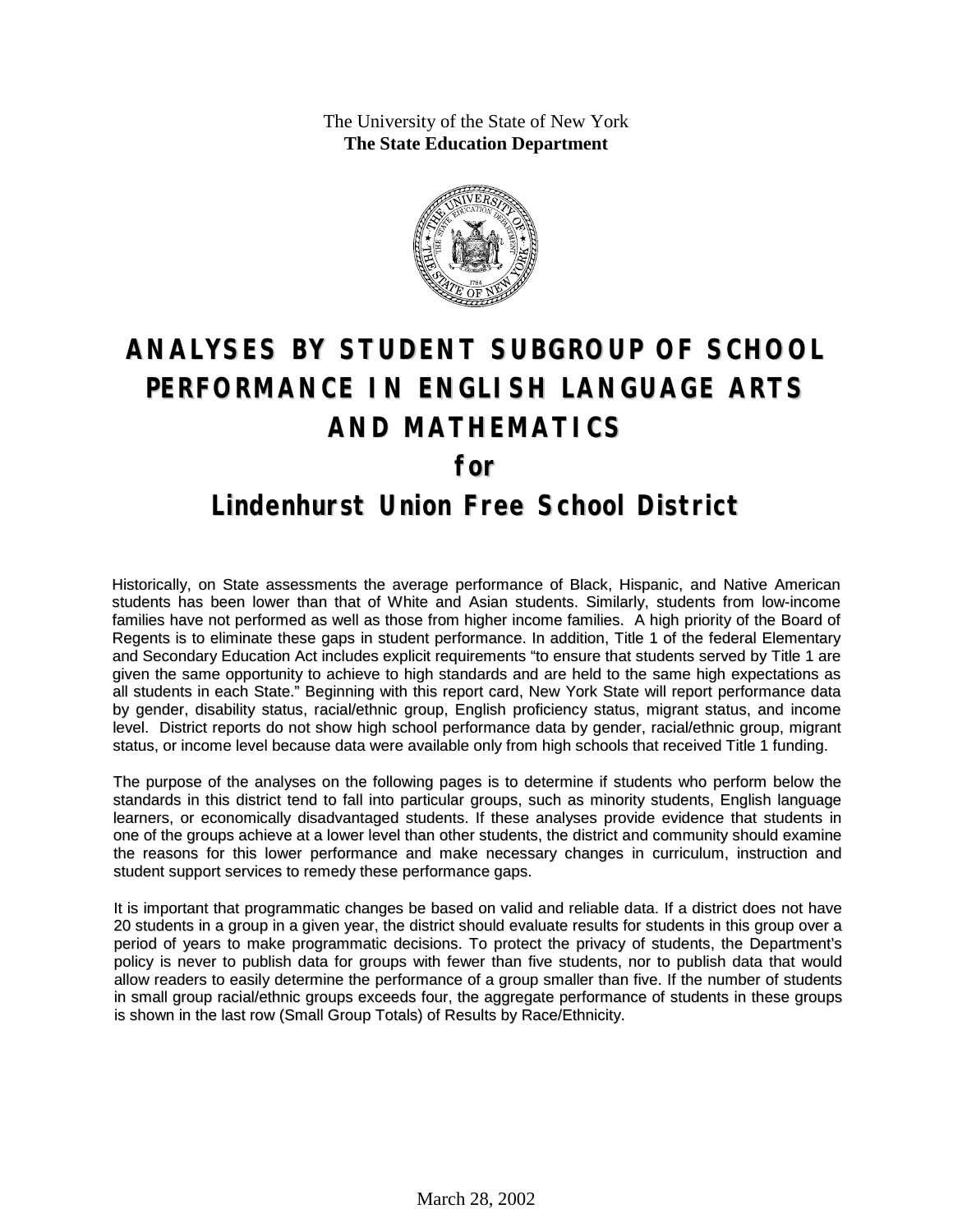## **Elementary English Language Arts**

A description of the performance levels and summary results for all general-education students and all students with disabilities can be found in the *Overview* of the New York State Report Card.

|                                          | <b>Counts of Students</b> |                   |                             |                |              |             |                |                 |              | <b>Percentages</b><br>of Tested |  |
|------------------------------------------|---------------------------|-------------------|-----------------------------|----------------|--------------|-------------|----------------|-----------------|--------------|---------------------------------|--|
| <b>Student Subgroup</b>                  |                           | <b>Not Tested</b> |                             |                |              |             |                | <b>Students</b> |              |                                 |  |
|                                          | <b>ALT</b>                | ELL               | No<br>Valid<br><b>Score</b> | Level<br>1     | Level<br>2   | Level<br>3  | Level<br>4     | Total           | Level<br>2-4 | Level<br>$3 - 4$                |  |
| Results by Race/Ethnicity                |                           |                   |                             |                |              |             |                |                 |              |                                 |  |
| American Indian/Alaskan<br><b>Native</b> | $\mathbf 0$               | 0                 | $\mathbf 0$                 | $\mathbf S$    | $\mathsf{s}$ | $\mathbf s$ | s              | 2               | $\mathbf S$  | s                               |  |
| <b>Black</b>                             | $\mathbf 0$               | 0                 | 0                           | 0              | $\mathbf{1}$ | 5           | 0              | 6               | 100%         | 83%                             |  |
| Hispanic                                 | 0                         | 0                 | $\pmb{0}$                   | 1              | 14           | 31          | $\overline{7}$ | 53              | 98%          | 72%                             |  |
| Asian or Pacific Islander                | 0                         | 1                 | 0                           | s              | s            | $\mathbf s$ | s              | 5               | s            | s                               |  |
| White                                    | 5                         | 4                 | $\overline{2}$              | 9              | 106          | 317         | 103            | 535             | 98%          | 79%                             |  |
| Total                                    | 5                         | 5                 | $\overline{2}$              | 10             | 122          | 359         | 110            | 601             | 98%          | 78%                             |  |
| Small Group Totals (s)                   | 0                         | 1                 | 0                           | 0              | $\mathbf{1}$ | 6           | 0              | $\overline{7}$  | 100%         | 86%                             |  |
| Results by Gender                        |                           |                   |                             |                |              |             |                |                 |              |                                 |  |
| Female                                   | 3                         | $\overline{2}$    | $\mathbf{1}$                | 3              | 48           | 169         | 70             | 290             | 99%          | 82%                             |  |
| Male                                     | 2                         | 3                 | $\mathbf{1}$                | $\overline{7}$ | 74           | 190         | 40             | 311             | 98%          | 74%                             |  |
| Total                                    | 5                         | 5                 | 2                           | 10             | 122          | 359         | 110            | 601             | 98%          | 78%                             |  |
| Results by English Proficiency Status    |                           |                   |                             |                |              |             |                |                 |              |                                 |  |
| <b>English Proficient</b>                | 5                         | 0                 | $\overline{2}$              | 10             | 122          | 359         | 110            | 601             | 98%          | 78%                             |  |
| <b>Limited English Proficient</b>        | 0                         | 5                 | $\pmb{0}$                   | 0              | $\mathbf 0$  | $\mathbf 0$ | $\mathbf 0$    | $\mathbf 0$     | 0%           | 0%                              |  |
| Total                                    | 5                         | 5                 | 2                           | 10             | 122          | 359         | 110            | 601             | 98%          | 78%                             |  |
| Results by Income Level                  |                           |                   |                             |                |              |             |                |                 |              |                                 |  |
| Economically<br>Disadvantaged            | $\mathbf 0$               | 0                 | $\mathbf 0$                 | 1              | 31           | 61          | 7              | 100             | 99%          | 68%                             |  |
| Not Disadvantaged                        | 5                         | 5                 | $\overline{2}$              | 9              | 91           | 298         | 103            | 501             | 98%          | 80%                             |  |
| Total                                    | 5                         | 5                 | $\mathbf{2}$                | 10             | 122          | 359         | 110            | 601             | 98%          | 78%                             |  |
| Results by Migrant Status                |                           |                   |                             |                |              |             |                |                 |              |                                 |  |
| <b>Migrant Family</b>                    | 0                         | 0                 | $\mathbf 0$                 | 0              | 0            | $\mathbf 0$ | 0              | 0               | 0%           | 0%                              |  |
| Not Migrant Family                       | 5                         | 5                 | $\overline{2}$              | 10             | 122          | 359         | 110            | 601             | 98%          | 78%                             |  |
| Total                                    | $\mathbf 5$               | 5                 | 2                           | 10             | 122          | 359         | 110            | 601             | 98%          | 78%                             |  |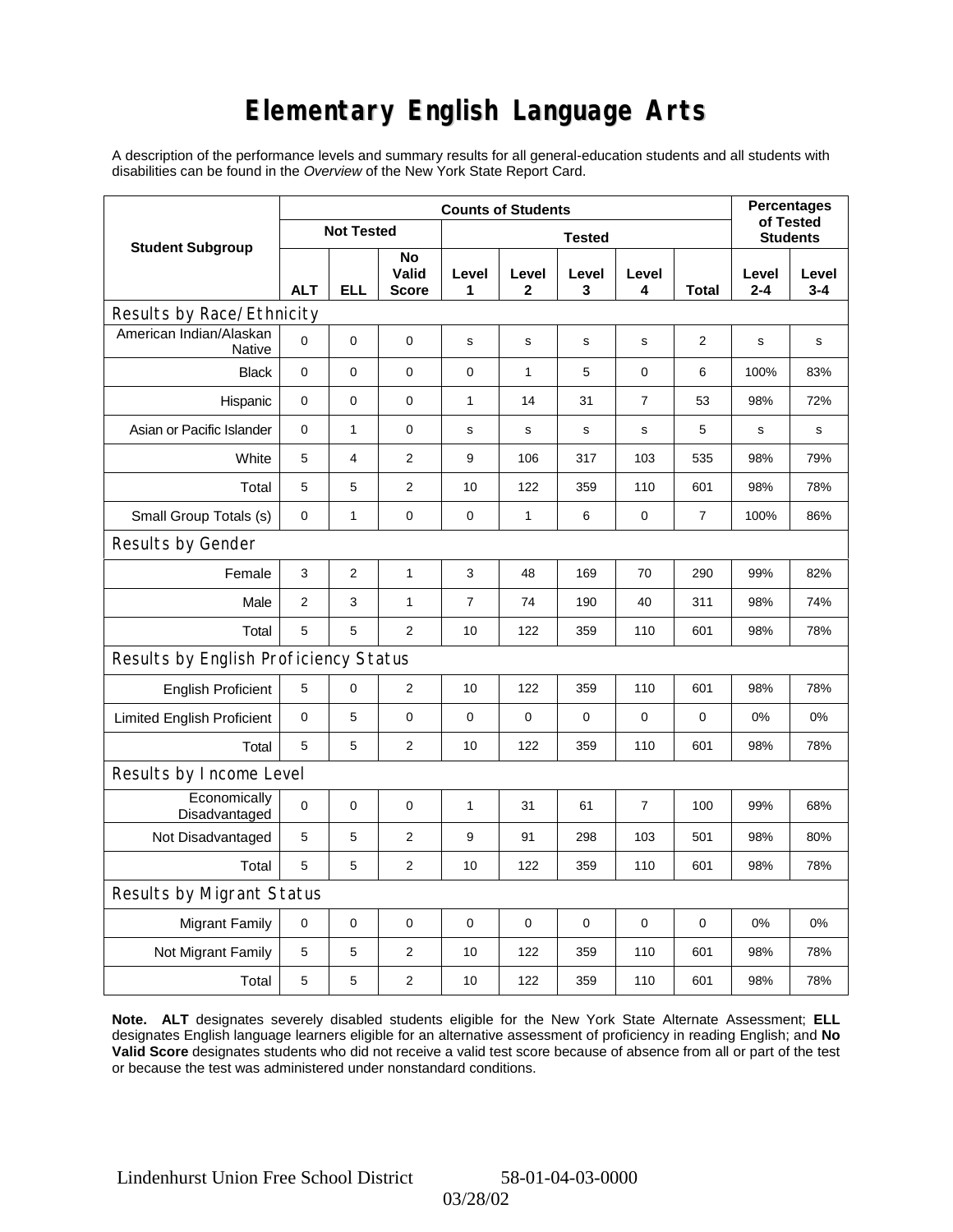## **Elementary Mathematics**

A description of the performance levels and summary results for all general-education students and all students with disabilities can be found in the *Overview* of the New York State Report Card.

|                                          | <b>Counts of Students</b> |                |                             |                |                 |             |             |                | <b>Percentages</b><br>of Tested |                  |
|------------------------------------------|---------------------------|----------------|-----------------------------|----------------|-----------------|-------------|-------------|----------------|---------------------------------|------------------|
| <b>Student Subgroup</b>                  | <b>Not Tested</b>         |                |                             |                | <b>Students</b> |             |             |                |                                 |                  |
|                                          | <b>ALT</b>                | <b>ELL</b>     | No<br>Valid<br><b>Score</b> | Level<br>1     | Level<br>2      | Level<br>3  | Level<br>4  | <b>Total</b>   | Level<br>$2 - 4$                | Level<br>$3 - 4$ |
| Results by Race/Ethnicity                |                           |                |                             |                |                 |             |             |                |                                 |                  |
| American Indian/Alaskan<br><b>Native</b> | 0                         | $\mathbf 0$    | $\mathbf 0$                 | s              | s               | s           | s           | 2              | s                               | s                |
| <b>Black</b>                             | 0                         | 0              | $\pmb{0}$                   | $\mathbf{1}$   | 1               | 5           | $\mathbf 0$ | 7              | 86%                             | 71%              |
| Hispanic                                 | 0                         | 0              | 0                           | 1              | 6               | 32          | 15          | 54             | 98%                             | 87%              |
| Asian or Pacific Islander                | 0                         | 0              | $\mathbf 0$                 | $\mathbf s$    | $\mathbf s$     | $\mathbf s$ | $\mathbf s$ | 5              | s                               | s                |
| White                                    | 5                         | 4              | 6                           | 2              | 68              | 278         | 184         | 532            | 100%                            | 87%              |
| Total                                    | 5                         | 4              | 6                           | 4              | 75              | 318         | 203         | 600            | 99%                             | 87%              |
| Small Group Totals (s)                   | $\mathbf 0$               | 0              | $\mathbf 0$                 | $\pmb{0}$      | $\mathbf 0$     | 3           | 4           | $\overline{7}$ | 100%                            | 100%             |
| Results by Gender                        |                           |                |                             |                |                 |             |             |                |                                 |                  |
| Female                                   | 3                         | $\overline{c}$ | $\overline{2}$              | $\pmb{0}$      | 38              | 156         | 97          | 291            | 100%                            | 87%              |
| Male                                     | $\overline{2}$            | $\overline{2}$ | $\overline{4}$              | 4              | 37              | 162         | 106         | 309            | 99%                             | 87%              |
| Total                                    | 5                         | 4              | 6                           | $\overline{4}$ | 75              | 318         | 203         | 600            | 99%                             | 87%              |
| Results by English Proficiency Status    |                           |                |                             |                |                 |             |             |                |                                 |                  |
| <b>English Proficient</b>                | 5                         | 0              | 6                           | $\mathbf s$    | S               | s           | s           | 599            | s                               | $\mathbf s$      |
| <b>Limited English Proficient</b>        | 0                         | 4              | $\mathbf 0$                 | s              | ${\tt S}$       | ${\tt S}$   | s           | $\mathbf{1}$   | s                               | s                |
| Total                                    | 5                         | 4              | 6                           | $\overline{4}$ | 75              | 318         | 203         | 600            | 99%                             | 87%              |
| Results by Income Level                  |                           |                |                             |                |                 |             |             |                |                                 |                  |
| Economically<br>Disadvantaged            | 0                         | 0              | $\mathbf{1}$                | $\overline{2}$ | 16              | 57          | 26          | 101            | 98%                             | 82%              |
| Not Disadvantaged                        | 5                         | 4              | 5                           | 2              | 59              | 261         | 177         | 499            | 100%                            | 88%              |
| Total                                    | 5                         | 4              | 6                           | $\overline{4}$ | 75              | 318         | 203         | 600            | 99%                             | 87%              |
| Results by Migrant Status                |                           |                |                             |                |                 |             |             |                |                                 |                  |
| <b>Migrant Family</b>                    | $\mathbf 0$               | 0              | $\pmb{0}$                   | $\pmb{0}$      | $\mathbf 0$     | 0           | 0           | $\mathbf 0$    | 0%                              | 0%               |
| Not Migrant Family                       | 5                         | 4              | 6                           | $\overline{4}$ | 75              | 318         | 203         | 600            | 99%                             | 87%              |
| Total                                    | 5                         | 4              | 6                           | $\overline{4}$ | 75              | 318         | 203         | 600            | 99%                             | 87%              |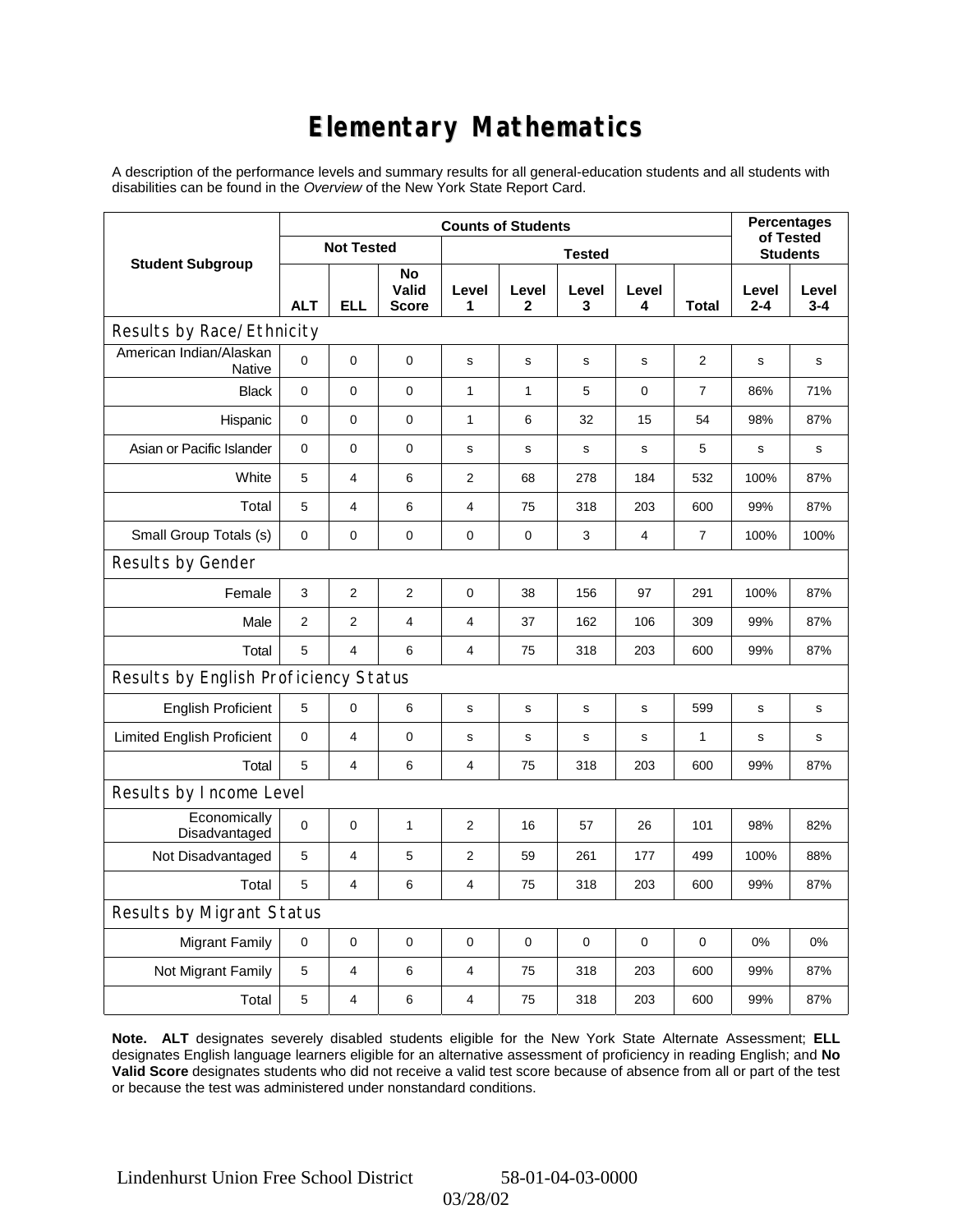### **Middle-Level English Language Arts**

A description of the performance levels and summary results for all general-education students and all students with disabilities can be found in the *Overview* of the New York State Report Card.

|                                          | <b>Counts of Students</b> |                |                             |             |                         |             |             |                 | <b>Percentages</b><br>of Tested |                  |
|------------------------------------------|---------------------------|----------------|-----------------------------|-------------|-------------------------|-------------|-------------|-----------------|---------------------------------|------------------|
| <b>Student Subgroup</b>                  | <b>Not Tested</b>         |                | <b>Tested</b>               |             |                         |             |             | <b>Students</b> |                                 |                  |
|                                          | <b>ALT</b>                | <b>ELL</b>     | No<br>Valid<br><b>Score</b> | Level<br>1  | Level<br>2              | Level<br>3  | Level<br>4  | <b>Total</b>    | Level<br>$2 - 4$                | Level<br>$3 - 4$ |
| Results by Race/Ethnicity                |                           |                |                             |             |                         |             |             |                 |                                 |                  |
| American Indian/Alaskan<br><b>Native</b> | 0                         | $\mathbf 0$    | $\mathbf 0$                 | $\mathbf 0$ | 0                       | 0           | 0           | 0               | 0%                              | 0%               |
| <b>Black</b>                             | 0                         | $\mathbf{1}$   | $\pmb{0}$                   | $\mathbf s$ | $\mathbf s$             | s           | $\mathbf s$ | 3               | s                               | s                |
| Hispanic                                 | 0                         | $\overline{2}$ | $\mathbf{1}$                | 4           | 19                      | 3           | 1           | 27              | 85%                             | 15%              |
| Asian or Pacific Islander                | $\mathbf 0$               | $\overline{2}$ | $\mathbf 0$                 | $\mathbf s$ | $\mathbf s$             | $\mathbf s$ | s           | 3               | s                               | s                |
| White                                    | $\mathbf{1}$              | $\overline{7}$ | 9                           | 52          | 262                     | 159         | 31          | 504             | 90%                             | 38%              |
| Total                                    | $\mathbf{1}$              | 12             | 10                          | 56          | 285                     | 164         | 32          | 537             | 90%                             | 36%              |
| Small Group Totals (s)                   | 0                         | 3              | $\mathbf 0$                 | $\pmb{0}$   | $\overline{\mathbf{4}}$ | 2           | 0           | 6               | 100%                            | 33%              |
| Results by Gender                        |                           |                |                             |             |                         |             |             |                 |                                 |                  |
| Female                                   | 0                         | 5              | 6                           | 19          | 118                     | 101         | 23          | 261             | 93%                             | 48%              |
| Male                                     | $\mathbf{1}$              | $\overline{7}$ | $\overline{4}$              | 37          | 167                     | 63          | 9           | 276             | 87%                             | 26%              |
| Total                                    | $\mathbf{1}$              | 12             | 10                          | 56          | 285                     | 164         | 32          | 537             | 90%                             | 36%              |
| Results by English Proficiency Status    |                           |                |                             |             |                         |             |             |                 |                                 |                  |
| <b>English Proficient</b>                | 1                         | 0              | 10                          | $\mathbf s$ | $\mathbf s$             | s           | s           | 535             | s                               | $\mathbf s$      |
| <b>Limited English Proficient</b>        | 0                         | 12             | $\mathbf 0$                 | s           | ${\tt S}$               | s           | s           | 2               | s                               | s                |
| Total                                    | $\mathbf{1}$              | 12             | 10                          | 56          | 285                     | 164         | 32          | 537             | 90%                             | 36%              |
| Results by Income Level                  |                           |                |                             |             |                         |             |             |                 |                                 |                  |
| Economically<br>Disadvantaged            | 0                         | 3              | $\mathbf{1}$                | 10          | 32                      | 9           | 1           | 52              | 81%                             | 19%              |
| Not Disadvantaged                        | 1                         | 9              | 9                           | 46          | 253                     | 155         | 31          | 485             | 91%                             | 38%              |
| Total                                    | $\mathbf{1}$              | 12             | 10                          | 56          | 285                     | 164         | 32          | 537             | 90%                             | 36%              |
| Results by Migrant Status                |                           |                |                             |             |                         |             |             |                 |                                 |                  |
| <b>Migrant Family</b>                    | $\mathbf 0$               | 0              | $\pmb{0}$                   | 0           | $\mathbf 0$             | 0           | 0           | $\mathbf 0$     | 0%                              | 0%               |
| Not Migrant Family                       | $\mathbf{1}$              | 12             | 10                          | 56          | 285                     | 164         | 32          | 537             | 90%                             | 36%              |
| Total                                    | 1                         | 12             | 10                          | 56          | 285                     | 164         | 32          | 537             | 90%                             | 36%              |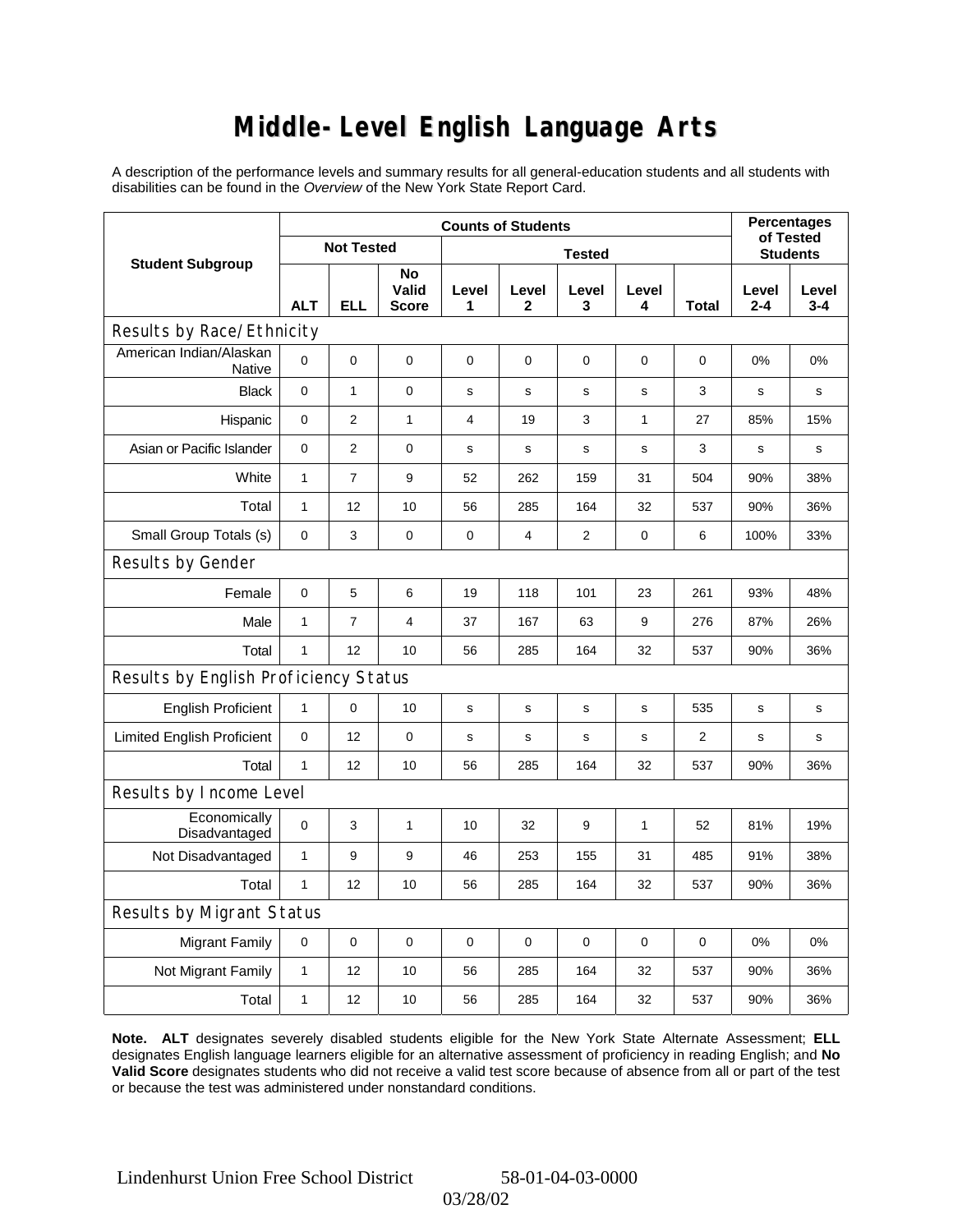### **Middle-Level Mathematics**

A description of the performance levels and summary results for all general-education students and all students with disabilities can be found in the *Overview* of the New York State Report Card.

|                                       | <b>Counts of Students</b> |                   |                             |              |                       |                 |             |              | <b>Percentages</b><br>of Tested |                  |
|---------------------------------------|---------------------------|-------------------|-----------------------------|--------------|-----------------------|-----------------|-------------|--------------|---------------------------------|------------------|
| <b>Student Subgroup</b>               |                           | <b>Not Tested</b> |                             |              |                       | <b>Students</b> |             |              |                                 |                  |
|                                       | <b>ALT</b>                | <b>ELL</b>        | No<br>Valid<br><b>Score</b> | Level<br>1   | Level<br>$\mathbf{2}$ | Level<br>3      | Level<br>4  | <b>Total</b> | Level<br>$2 - 4$                | Level<br>$3 - 4$ |
| Results by Race/Ethnicity             |                           |                   |                             |              |                       |                 |             |              |                                 |                  |
| American Indian/Alaskan<br>Native     | 0                         | $\overline{0}$    | 0                           | $\mathbf 0$  | 0                     | 0               | 0           | 0            | $0\%$                           | 0%               |
| <b>Black</b>                          | 0                         | $\mathbf{1}$      | $\mathbf{1}$                | $\mathbf s$  | $\mathbf s$           | s               | $\mathbf s$ | 2            | s                               | s                |
| Hispanic                              | 0                         | $\mathbf{1}$      | $\mathbf{2}$                | 9            | 11                    | 7               | $\mathbf 0$ | 27           | 67%                             | 26%              |
| Asian or Pacific Islander             | $\mathbf 0$               | $\mathbf{1}$      | $\mathbf 0$                 | $\mathbf s$  | S                     | $\mathbf s$     | s           | 4            | s                               | $\mathbf s$      |
| White                                 | $\mathbf{1}$              | 5                 | 11                          | 91           | 226                   | 167             | 20          | 504          | 82%                             | 37%              |
| Total                                 | $\mathbf{1}$              | 8                 | 14                          | 101          | 239                   | 176             | 21          | 537          | 81%                             | 37%              |
| Small Group Totals (s)                | $\mathbf 0$               | $\overline{2}$    | $\mathbf{1}$                | 1            | 2                     | 2               | 1           | 6            | 83%                             | 50%              |
| Results by Gender                     |                           |                   |                             |              |                       |                 |             |              |                                 |                  |
| Female                                | 0                         | 5                 | 5                           | 48           | 119                   | 84              | 11          | 262          | 82%                             | 36%              |
| Male                                  | 1                         | 3                 | 9                           | 53           | 120                   | 92              | 10          | 275          | 81%                             | 37%              |
| Total                                 | $\mathbf{1}$              | 8                 | 14                          | 101          | 239                   | 176             | 21          | 537          | 81%                             | 37%              |
| Results by English Proficiency Status |                           |                   |                             |              |                       |                 |             |              |                                 |                  |
| <b>English Proficient</b>             | $\mathbf{1}$              | 0                 | 13                          | 100          | 238                   | 173             | 21          | 532          | 81%                             | 36%              |
| <b>Limited English Proficient</b>     | 0                         | 8                 | $\mathbf{1}$                | $\mathbf{1}$ | $\mathbf{1}$          | 3               | $\mathbf 0$ | 5            | 80%                             | 60%              |
| Total                                 | $\mathbf{1}$              | 8                 | 14                          | 101          | 239                   | 176             | 21          | 537          | 81%                             | 37%              |
| Results by Income Level               |                           |                   |                             |              |                       |                 |             |              |                                 |                  |
| Economically<br>Disadvantaged         | $\mathbf 0$               | $\overline{2}$    | $\mathbf{2}$                | 16           | 21                    | 15              | 0           | 52           | 69%                             | 29%              |
| Not Disadvantaged                     | 1                         | 6                 | 12                          | 85           | 218                   | 161             | 21          | 485          | 82%                             | 38%              |
| Total                                 | $\mathbf{1}$              | 8                 | 14                          | 101          | 239                   | 176             | 21          | 537          | 81%                             | 37%              |
| Results by Migrant Status             |                           |                   |                             |              |                       |                 |             |              |                                 |                  |
| <b>Migrant Family</b>                 | $\mathbf 0$               | 0                 | $\pmb{0}$                   | 0            | $\mathbf 0$           | 0               | 0           | 0            | 0%                              | 0%               |
| Not Migrant Family                    | 1                         | 8                 | 14                          | 101          | 239                   | 176             | 21          | 537          | 81%                             | 37%              |
| Total                                 | 1                         | 8                 | 14                          | 101          | 239                   | 176             | 21          | 537          | 81%                             | 37%              |